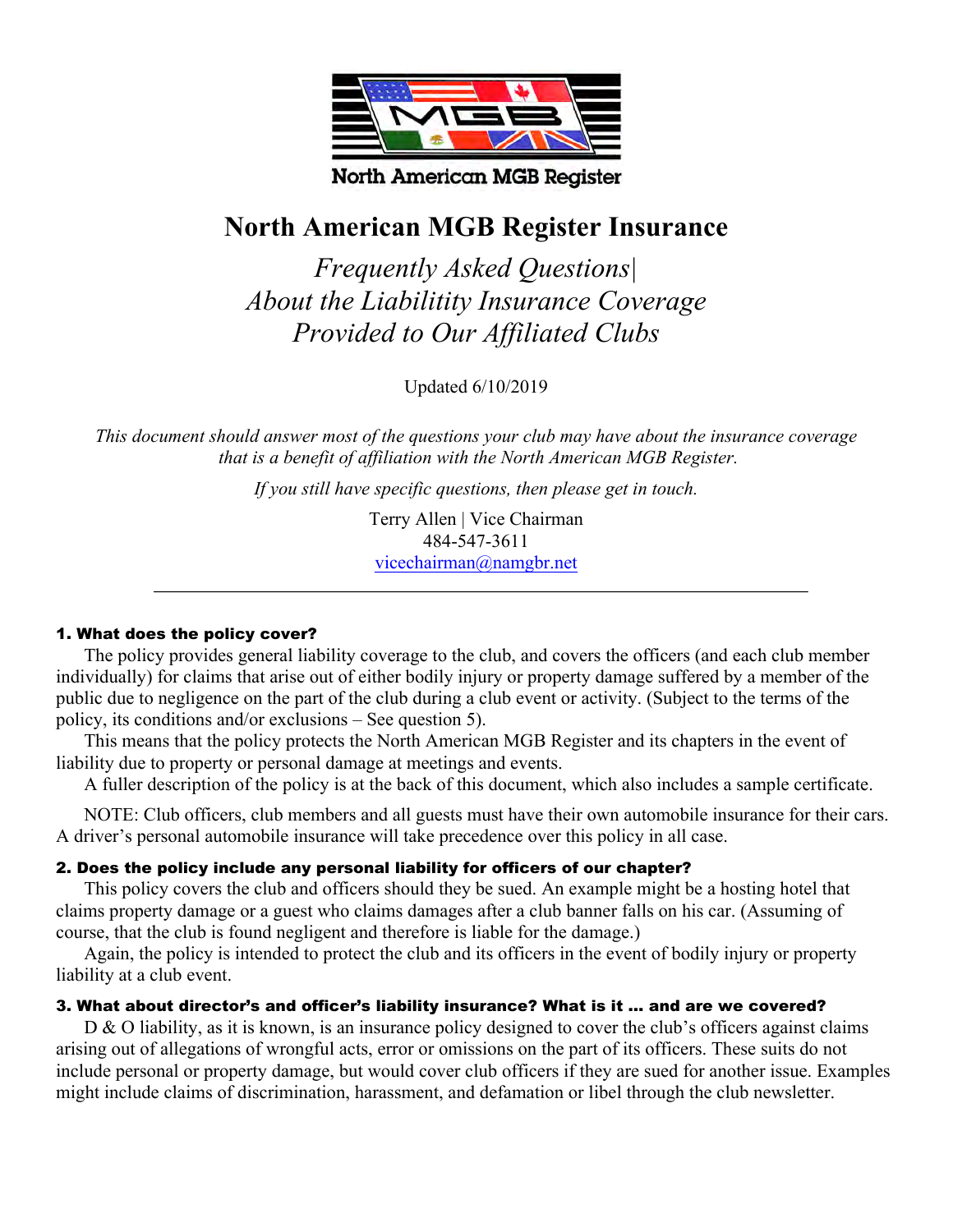D&O liability coverage is part of the free coverage NAMGBR provides its chapters. Clubs already affiliated with NAMGBR are automatically covered. However, before any new clubs become affiliated, they will be asked to submit a "Claim-Free Warranty Statement," attesting that the club is not aware of any pre-existing claims or liabilities, which would not be covered by the NAMGBR policy.

### 4. Will the policy cover . . . ?

Some, but not necessarily all of the inclusions and exclusions of the general liability policy are as follows.

| <b>COVERED</b> (Inclusions)       | <b>NOT COVERED (Exclusions)</b> |
|-----------------------------------|---------------------------------|
| Tours / Rallies*                  | Races or racing                 |
| Car shows                         | (drag, track, or side-by-side)  |
| Funkhana                          | Speed events                    |
| (only one car on track at a time) |                                 |
| Meetings                          |                                 |
| Social gatherings                 |                                 |

\*Note: Traditional Time/Speed/Distance rallies generally ARE covered, as long as the objective is for entrants to cover the course in the exact time and distance established with ALL MUNICIPAL, STATE AND FEDERAL SPEED LIMITS AND TRAFFIC LAWS OBEYED.

And again, the policy does NOT cover automobile liability, as that is the responsibility of each individual driver and car owner.

### 5. Can I get a copy of the policy?

Sorry, no. The holder of the policy is the North American MGB Register; individual chapters are covered under the umbrella of that policy. That means that even if you had a copy of the policy, it would not help you prove your coverage to anyone, as the only name on the policy is the North American MGB Register.

# 6. Well, if I can't get a copy of the policy, how do I prove to our host hotel or other venue that we are, in fact, insured?

Fill out a "Request for Certificate of Insurance," and send it to the NAMGBR vice chairman, who is charged with processing the requests through the insurance company. You will receive a Certificate of Insurance, which is the proof of insurance you require. (A sample of the application and a certificate is included.)

A PDF of the form is available. Please fill it out on your computer, save it, and then email it to the vice chairman for fastest service. You may also mail it, but electronic submission is much preferred.

Once the vice chairman confirms your club is a NAMGBR affiliate in good standing, the application is forwarded to our insurer. The insurer will send a Certificate of Insurance, one to the Register and one or more to whoever is indicated as the recipient on the request form. This is the form you will need to show the venue owners

NOTE: If the venue is asking you to sign a contract, you MUST include a copy of that contract with your request for an insurance certificate. Our agent will look it over and advise us if there's anything in the contract that the NAMGBR policy won't cover.

# 7. What does the designation "certificate holder" mean?

This is the entity – usually the venue — that has requested the insurance certificate as proof of coverage. It imparts no special coverage, although it entitles the venue to be notified by the insurance company should the policy be cancelled before the event.

#### 8. What if our venue wants to be named as "additional insured"?

Indicate this request under "Special Instructions" on the form, and make sure to include a full address. This endorses the policy to add the venue owner, and is different from being the "certificate holder." (Please only ask for this if the venue owner requires it.)